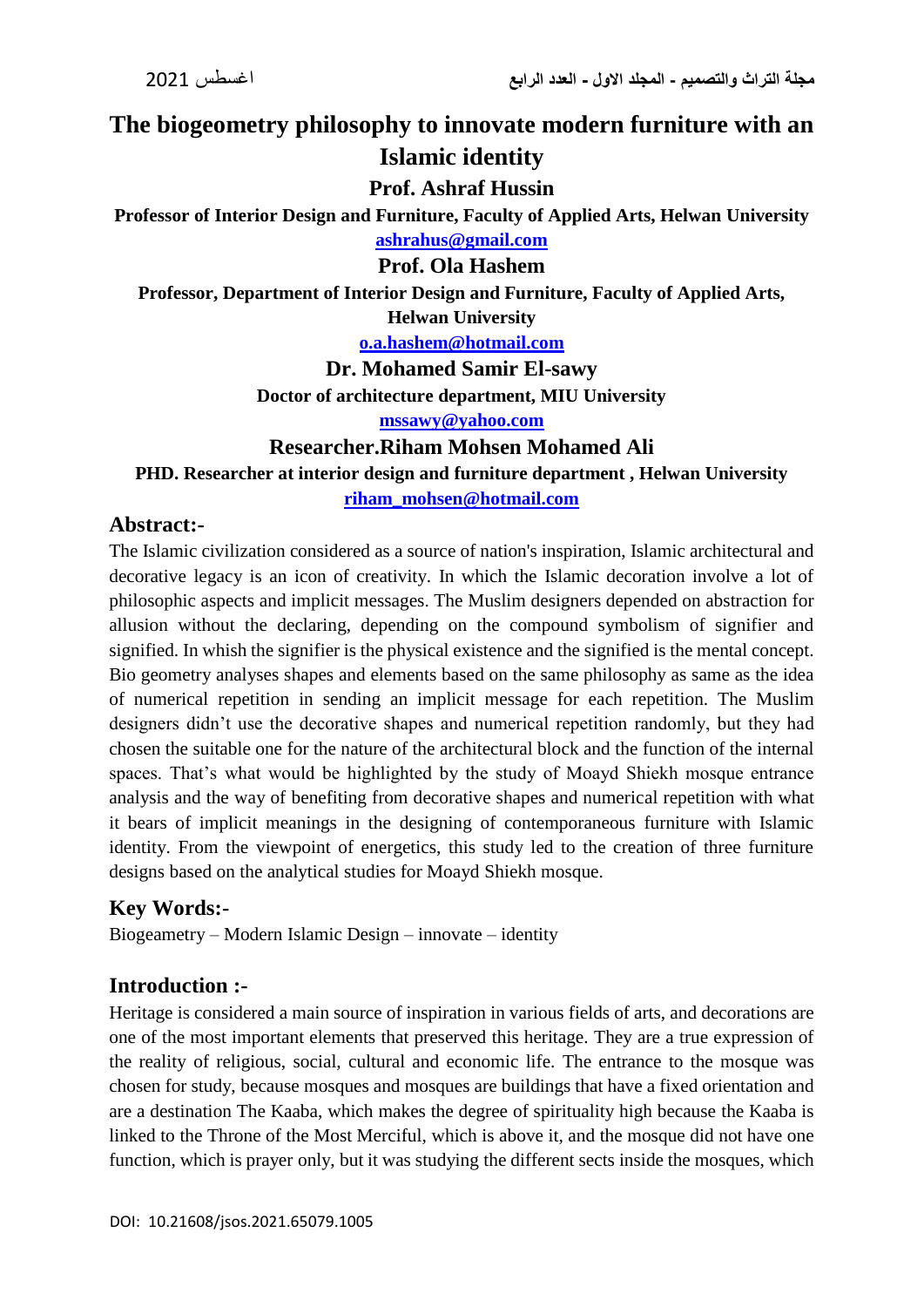made them functional spaces. In contrast to the interior, which was characterized by simplicity, so as not to distract the worshipers, the study will be conducted through 3 stages:

The first stage is a description of the entrance space.

The second stage: analysis of decorations, geometric proportions, and numerical repetitions of the entrance space from the perspective of bio-engineering science.

The third stage is to design furniture pieces based on the results obtained from the analysis.

#### **Research problem :-**

In light of this, the research problem can be formulated in the following questions:

1- What is the possibility of benefiting from the various formations of decorations based on the analytical study of the entrance to the Al-Muayyad Sheikh Mosque and it is compatible with energy sciences?

2- What is the possibility of discovering the vital energy of decorations and benefiting from it in designing contemporary furniture with an Islamic identity?

#### **Research goal:-**

The research aims at a philosophical analysis of the vital energy of decorations in Al-Moayyed Sheikh Mosque and its use in creating contemporary furniture with an Islamic identity. Research hypotheses :-

The research assumes that through the analytical study of the various decorations at the entrance to the Al-Muayyad Sheikh Mosque from the perspective of bio-engineering and the philosophy of numerical repetitions, we can formulate the furniture of contemporary Islam bearing the Islamic identity.

#### **Research Importance :-**

The importance of the research is due to highlighting the implicit, not superficial, dimension of Islamic decorations and how to benefit from them in designing contemporary furniture

#### **Search Limits :-**

The temporal limit: the era of the Circassian Mamluks, especially the era of Sultan Al-Mu'ayyad Sheikh

Spatial boundary: the decorations of the entrance to the Al-Moayad Sheikh Mosque, which is located on Al-Muizz Li-Din Allah Street, adjacent to Bab Zuweila

### **Research Methodology :-**

The research follows the descriptive analytical method - the applied method

# **Results :**

Islamic decorations carry a philosophical and intellectual connotation and content, and they were not just formal and aesthetic decorations.

- The Islamic designer used the proportions and design foundations that create organized energy within the different spaces

- The Islamic designer used decorations, texts and numerical repetitions appropriate to the function of the building, meaning that the decorations were not chosen randomly.